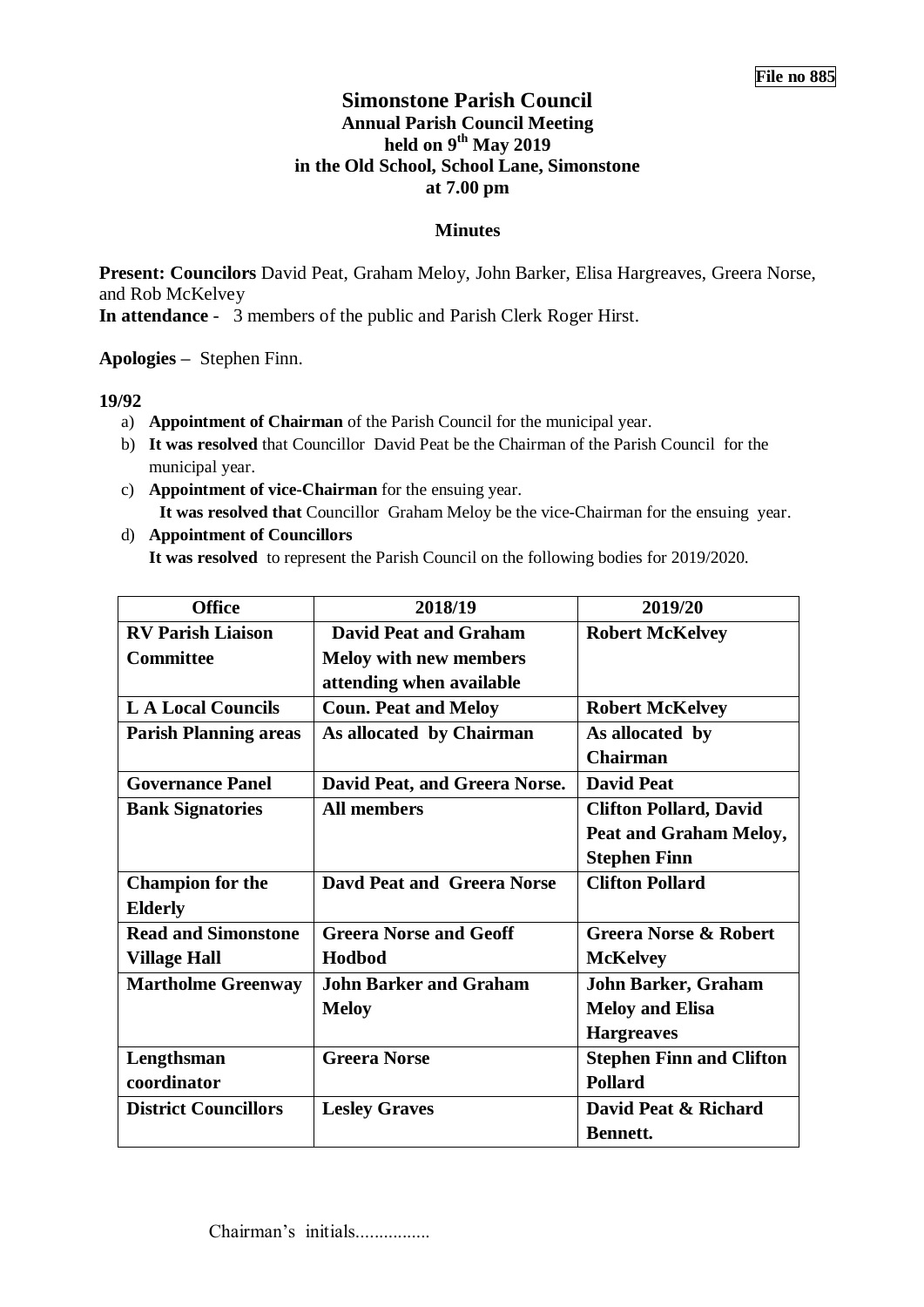**19/93** Minutes of the meeting held on **11th April** 2019. **It was resolved** to approve the minutes.

## **Declaration of interests**

**19/94 Public Participation.** (open forum on any village matter to last no more than 15 mins. 3 mins. per speaker).

#### **Decision items**

- **19/95 Matters raised from previous meetings:-**
- **19/96 RSVH** Couns. Norse & McKelvey reported that there was now a full complement of trustees who were engaged in making plans for when the sale of the hall was completed. They expect to receive the keys by the end of the month. Coun. Norse explained that there had been good cooperation with the church authorities.

**It was resolved** to note the report**.**

**19/97 Civic Sunday** – joint arrangements have been confirmed with Read Parish Council for Sunday the 9th June 2019 to be held at St John's Church followed by a reception at the Read and Simonstone Constitutional Club . Invitations will be distributed following the Parish Council meeting.

**It was resolved** to note the report

- **19/98 Time Clearway**. Following the query regarding the Planning application 3/2008/0284 106 agreement, it has been confirmed that although the 106 agreement had lapsed due to the development not being pursued at that time, the 2017/0284 application had been granted Planning permission and the former 106 agreement had been brought forward. A cycle path is to be constructed at the north of the site along the disused Railway track and should be completed prior to the buildings becoming operative and made available**. It was resolved** to note the report
- **19/99 Light Nuisance** which had been reported at the last meeting was reported to RVBC, as the site owners had not received planning permission to have floodlighting as it contravenes their Planning permission.The RV Planning Department had been informed in order to take the necessary action.

**It was resolved** to note the report.

**19/100 Dog complaint. The Dog Warden was informed of the Parish Council's concerns** and has responded stating that the site is visited quite often and the dog walkers who have been approached have had bags with them. It is thought that it is early and late dog walkers who may be responsible and he will keep vigilant. Trapp Lane had similar problem that needed to be reported.

Chairman's initials.................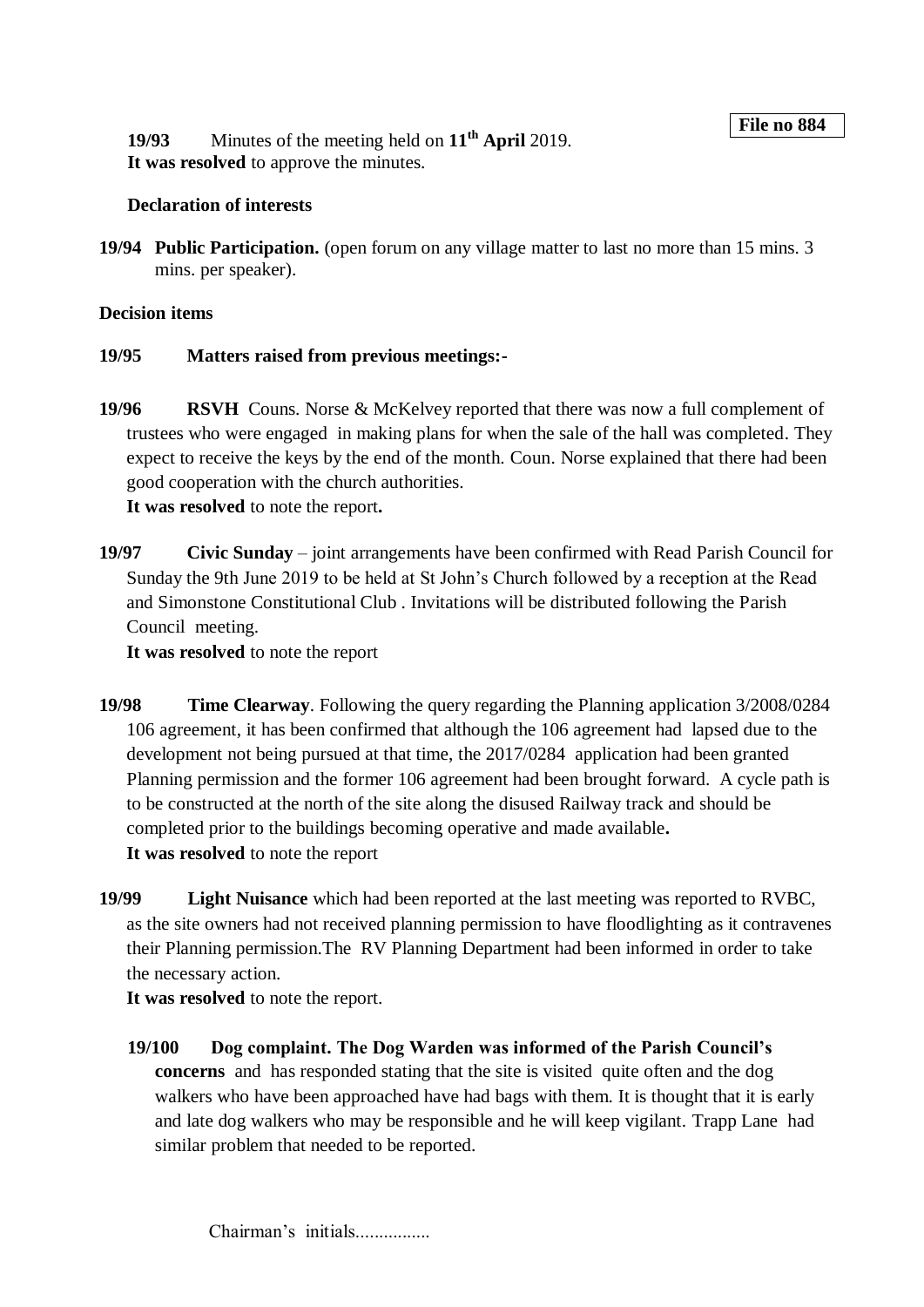**It was resolved that** the Clerk report the matter to the Dog Warden.

**19/101 "Love Letters From Blackpool" –** A request has been forwarded to "Spot On" for a performance to take place either in St Peters or RSVH Village Hall ( subject to it being available) on the 10-11<sup>th</sup> November with a ticket price of £10 - £8 for children of School age. The cost of the performance is £350. The Clerk reported that he was awaiting confirmation of the booking when requests had been considered at the end of the month. **It was resolved** to note the report

## **Matters requested by members**

**19/102 WW1 Centenary** Commemoration. It was agreed that a Flag be purchased to commemorate the service given to the country by the Merchant Navy during hostilities. The Read and Simonstone Constitutional Club has offered the use of their Flag pole for the Commemoration as there is no other community flag pole available.

**It was resolved** that the flag be purchased in time for it the be flown on the 3rd Sept Commemoration .

**19/103 Public Rights of Way and Definitive maps.** A note was received from the County **Officer** 

concerning the management of Public Footpaths throughout the County including the reference to the extension of the time limit when unregistered footpaths should be registered by. It was reported that the Martholme footpath was unregistered and that previous attempts to register it had be thwarted after it had been closed at the time of the foot and mouth outbreak in 2001. A member told the meeting that there were maps and books which showed the existence of the footpath dated well before its closure which, it was understood, had not been considered when the reopening of the path was last considered.

**It was resolved** that the matter be brought to the attention of the relevant authorities.

- **19/104 CPPR –AGM** -The meeting will be held on Thursday 23 May 2019 at Mere Sands Wood Nature Reserve, Lancashire Wildlife Trust, Holmeswood Road, Rufford, L40 1TG, commencing at 3 pm. More information at [info@cprelancashire.org.uk](mailto:info@cprelancashire.org.uk) **It was resolved** to note the report
- **19/105** . **Meeting of Read Parish Council,** Councilors Barker and Hargreaves to report. No meeting.

## **19/106 Finance**

- **a) Accounts for the year 2018-19. It was resolved** to approve the accounts.
- b) **The Parish Council can self certify the** Audit documents themselves having fully
- c) completed the audit as before.

**It was resolved that** the Parish Council complete the " Annual Governance and Accountability Return and forward it along with " Certificate of Exemption".